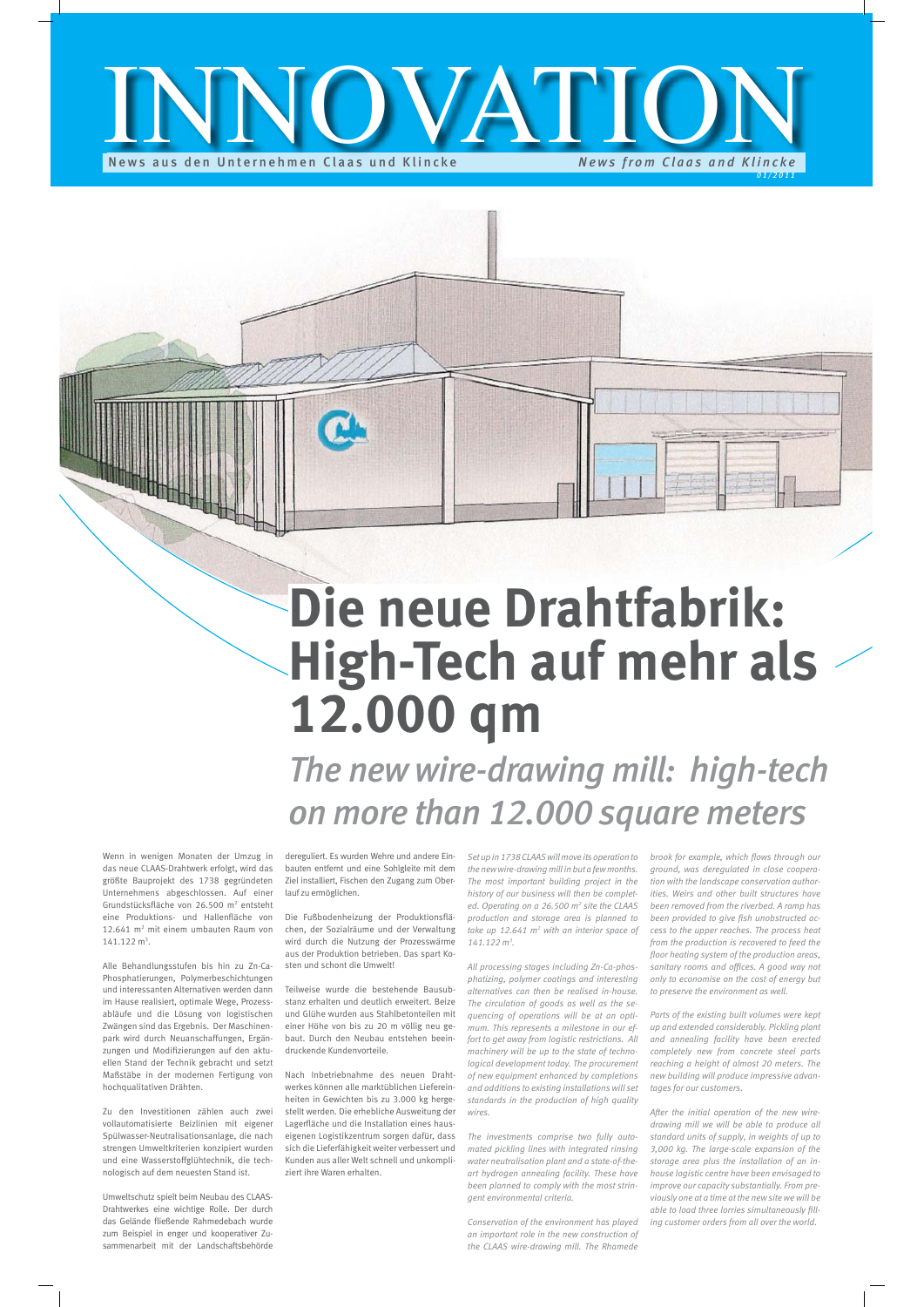







# wire **Düsseldorf**

Auch wenn diese bedeutende Messe erst im März 2012 startet, möchten

wir schon jetzt auf diesen wichtigen Termin hinweisen. Die WIRE in Düsseldorf, vom 26. bis 30 März 2012, ist die Weltmesse der Drahtindustrie Sie bietet ein Forum für zukunftsweisende Trends und internationale Kontakte. Wie in den vergangenen lahren werden die Unternehmen CLAAS und KLINCKE sich auf einem Gemeinschaftsstand präsentieren. In 2009 besuchten mehr als 70.000 Fachbesucher 2.400 Aussteller auf einer Ausstellungsfläche von mehr als 100.000 m<sup>2</sup>. Selbstverständliche werden wir Ihnen in der nächsten Ausgabe der INNOVATION unsere Hallen- und Standnummer mitteilen.

#### Sehr geehrte Leserinnen und Leser,

wer von Ihnen schon mal ein Haus gebaut hat wird schnell nachvollziehen können was es bedeutet, neben dem Tagesgeschäft ein völlig neues Drahtwerk mit einer Fläche von mehr als 12.000 gm zu bauen. Seit 5 lahren treihen wir das Projekt voran und freuen uns alle darauf, wenn der endgültige Umzug zum lahresende erfolgt. Was bedeutet es für alle Beteiligten, ein derartiges Bauprojekt zu planen und zu begleiten? Zunächst einmal ein Menge Arbeit und die Bereitschaft zu lernen, mit Überraschungen und Herausforderungen jeglicher Art umgehen zu können. Trotz guter Architekten, Bauunternehmer und unzähliger engagierter Handwerker sind bei einem Projekt dieser Größenord nung Überraschungen vorgeplant. Neben dem Bauprojekt haben wir auch eine komplett neue Fertigungslinie errichtet: vom Wareneingang über die Fertigung bis hin zur Qualitätssicherung und Auslieferung. Alles ist neu bzw. modernisiert, jede Maschine, jeder Arbeitsplatz jedes Büro!

Die größten Hürden sind aber nicht in Planung und Ausführung entstanden, sondern durch die uns alle so hart getroffene Welt wirtschaftskrise 2009/2010. Ein Baustopp won nahezu 10 Monaten hat dazu geführt, dass wir alle lernen mussten, wie sehr wir von Marktveränderungen abhängig sind. Dank dem engagierten Einsatz unserer Hausbank konnten wir frühzeitig die Investitionstätigkeiten wieder aufnehmen

Ein bekanntes chinesisches Zitat lautet: "Wenn der Wind des Wandels weht, bauen die einen Schutzmauern, die anderen bauen Windmühlen.

Unsere Windmühle steht kurz vor der Fertigstellung. Teilbereiche der Hallen sind bereits belegt und in einigen Bereichen wird bereits gefertigt. Wir hoffen, dass wir bis zum Jahresende mit dem gesamten Werk umgezogen sind. Das ist ein großer Schritt in unserer Unternehmensgeschichte die 1738 begann.

*Although this important trade fair will not start before March 2012, we would like to point to this important event as early as now. The WIRE in Düsseldorf, from 26 - 30 March 2012, is the largest trade fair of the wire industry in the world. It offers a forum for forward-looking trends and international contacts. As in the past years CLAAS and KLINCKE will present themselves on a joint stand. In 2009 more than 70,000 visitors from this technical field attended the trade fair with 2,400 exhibitors presenting on a surface in excess of 100,000 m2 . Naturally we will inform you in our next edition of IN-NOVATION in which building and at what*  stand you will be able to find us.

*MAX W. CLAAS: the new WIRE-DRAWING MILL*



**Holger Falz, Management** 

Aber ganz sicher auch ein großer Schritt für unsere Kunden, die sich auf unzählige Vorteile in der täglichen Zusammenarbeit freuen können.

### Mit dieser Ausgabe starten wir unsere Kampagne **MAX W. CLAAS: DAS NEUE DRAHT-WERK KOMMT**. Wir werden Sie im Rahmen dieser Aktivitäten über alle Details und Kundenvorteile die durch den Umzug in das neue Werk entstehen unterrichten.

Ich wünsche Ihnen eine schöne Sommerzeit und weiterhin gute Geschäft.

Ihr Holger Falz

*Dear readers,*

*Anyone of you who has built a house before will be quick to understand what it means to set up a fully new wire-drawing mill covering*  a floor area of more than 12.000 square me*ters while continuing to manage the day-today operations. We have been pushing the project for 5 years now. All of us are looking forward to the end of the year when the relo*  $c$  *cation will finally come to be realised. What does it mean for all participants to plan and accompany such a building project? First of all a lot of work and the readiness to learn how to cope with surprises and challenges of any kind. Despite good architects, building contractors and numerous committed craftsmen surprises should be foreseen* 

## **Editorial**

*scope. Besides the building project we also have set up a completely new production line: from incoming goods through the production to quality assurance and shipping. Everything is new or*  modified, every machine, every workplace, and every office!

*The steepest obstacles, however, did not come up in the planning and realisation of our building project but from the world economy crisis 2009/2010 that has hit all of us hard. A construction stop of nearly 10 months has forced everybody to learn how*  dependent we are on market fluctuations.

*A well-known Chinese quote says: "when the wind of change is blowing, some people build walls of protection, the others build windmills".* 

*Our windmill is just before completion. Sections of the covered area have already been occupied and in some areas the production has started. We hope we will have moved the entire operation by the end of the year. This is a great leap forward in the history of our business that started back in 1738. But surely it will also be a big step ahead for our customers who may look forward to innumerable advantages in the day-to-day business.* 

*With this edition we are starting our MAX W.*  **CLAAS CAMPAIGN: THE NEW WIRE-DRAW** *MILL. Within the frame of this campaign we will inform you about all details and advantages that will result from the move into the new wire-drawing mill. You as a customer will be able to benefit the most.* 

*I wish you a great summer time. May your business prosper.*

*Yours sincerely*

*Holger Falz*





Deregulierung Rahmedebach *Undoing the controls of the Rhamede brook*

## **G. MAX W. CLAAS** Das neue Drahtwerk kommt.

…das ist die Headline einer Kampagne zur Eröffnung unseres neuen Drahtwerkes, das in Kürze fertiggestellt ist. Wir werden Sie innerhalb dieser Aktivitäten über die neuen Fertigungsmöglichkeiten, den erweiterten Service und über die daraus entstehenden Kundenvorteile informieren. DAS NEUE DRAHTWERK KOMMT: freuen Sie sich auf das Ereignis des Jahres und den Start in eine neue Draht-Dimension.

*…that is the headline of a campaign to open our new wire-drawing mill. The same will be completed soon. In the context of this campaign we will inform you about the new options in our production, the extended service and about the advantages our customers may expect. The new WIRE-DRAWING MILL: you may look forward to the event of the year when we start into the new age of wiredrawing.*



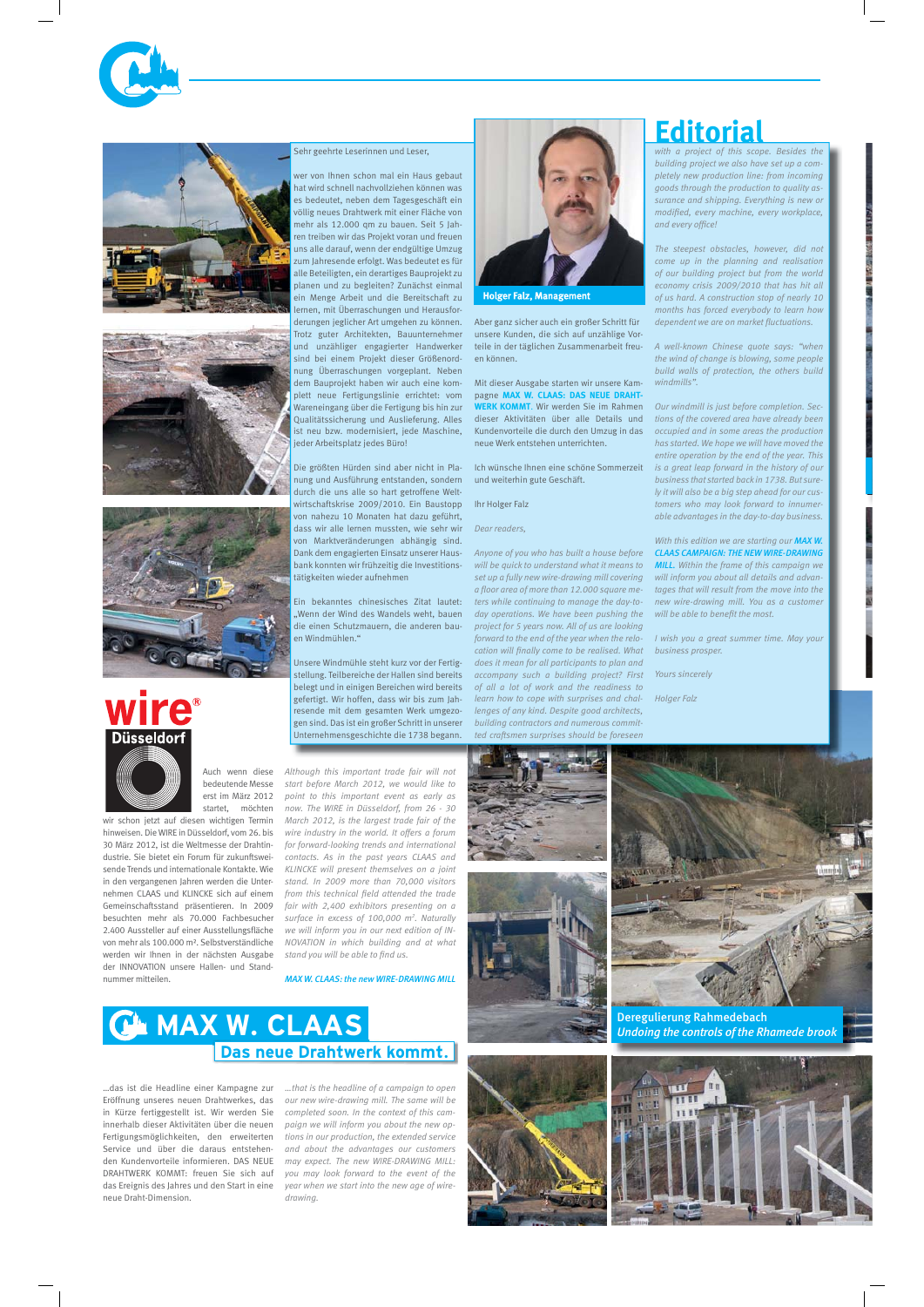$\mathbb{R}$ 

 $\sim 1$ 



 $\mathbb{R}$ 

 $\overline{\phantom{0}}$